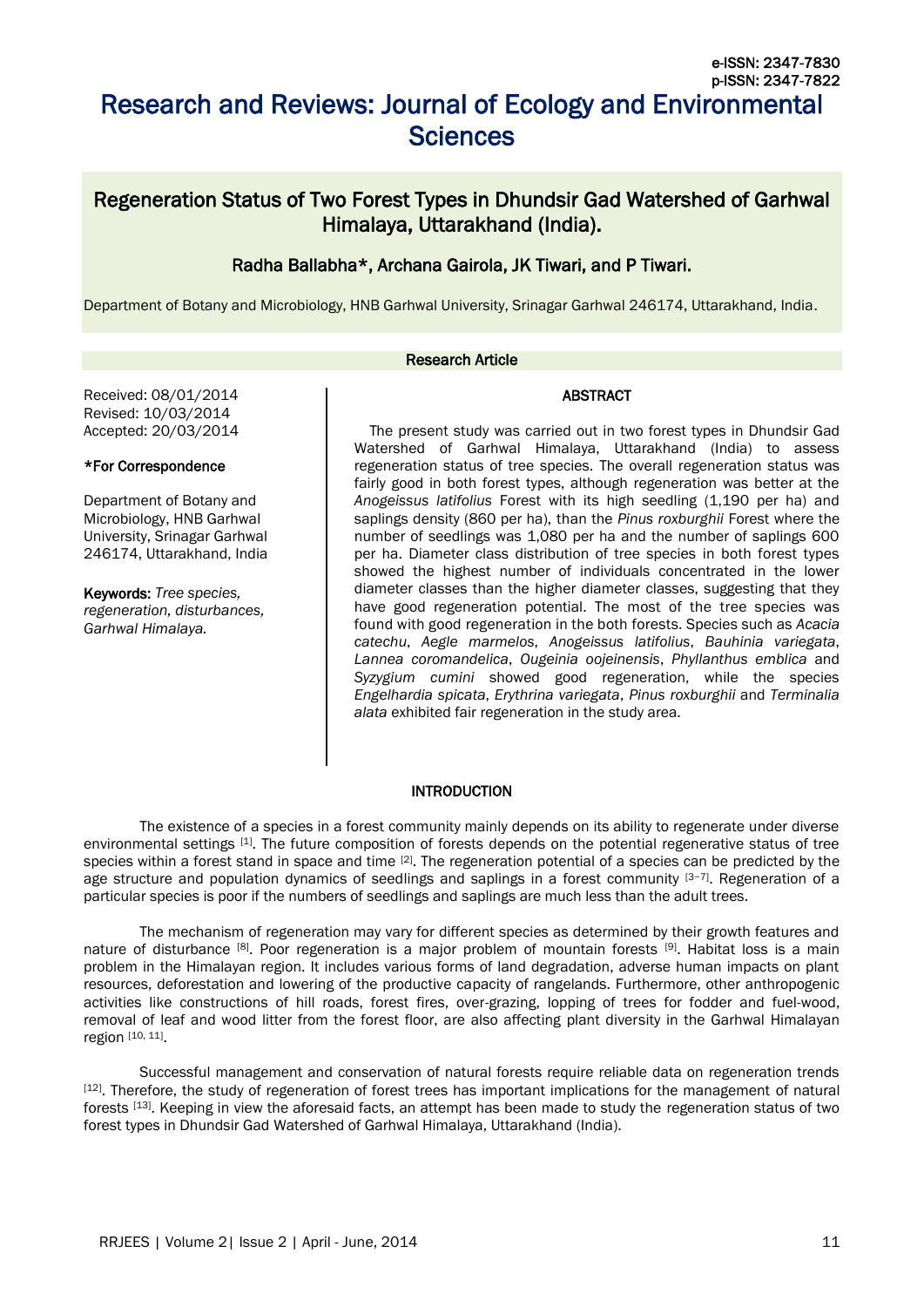#### MATERIALS AND METHODS

#### Study Area

The watershed is located between 30o13' to 23o23' N latitudes and 78o44' to 78o49' E longitudes (Figure 1) with the elevation ranging from 530 m to 2350 m asl in Garhwal Himalaya, Uttarakhand (India). Dhundsir Gad is the main stream of study area. It rises from Gaddikhal at the height of 2350 m in the north. After flowing 17 Km towards southern direction it joints the Alaknanda river at Dhund Prayag. Besides providing perennial water source it provides habitat to many plant and animal communities.

#### Methodology

We used quadrat method to assess the species composition at both Forest types during the years 2011-2012. Trees were measured in ten randomly selected quadrats of 10  $\text{m} \times 10$  m size, while saplings and seedlings were counted in 40 quadrats of 5 m  $\times$  5 m in size at each forest type. The diameter at breast height (DBH at 1.37 m from the ground) for each individual tree was recorded. Based on their DBH, individuals of each species were considered trees if their DBH  $\geq$  31.5 cm, as saplings when their DBH was between 10.5–31.4 cm and as seedlings when their DBH < 10.5 cm. The density value of seedlings, saplings and trees was calculated following Curtis & McIntosh [15]. These densities were further divided into successive diameter classes, i.e., >10, 10-30, 30-60, 60-90, 90–120 and ˂120m to find out the regeneration potential and population structure of tree species at each study site. The density-diameter (d-d) distribution of the number of stems for each species was calculated to understand the regeneration pattern.

The regeneration status of tree species was also determined by recording the size of the population of seedlings and saplings. We used following definitions for assessing regeneration: good regeneration if, for any particular species, this condition prevails: number of seedlings > number of saplings > number of trees; fair regeneration again if for any species, the number of seedlings > number of saplings ≤ number of trees and poor regeneration if a species survives only in the sapling stage, i.e., no seedlings present. If a species is present only in the form of adult trees it is considered not regenerating. A species is considered not abundant if the species is not represented by trees, but only by saplings and/or seedlings [16].

#### RESULTS AND DISCUSSION

The three life stages (seedlings, saplings and trees) for different species suggested their possible future status in the forest [10, 17]. Those species which have nearly equal number of representatives at each of the three life stages are expected to remain dominant in the near future [18]. The tree density in both the forest types varied greatly and it was higher in *Anogeissus latifolius* Forest (650 per ha) than *Pinus roxburghii* Forest (650 per ha). The average sapling density of *Anogeissus latifolius* Forest was also higher (1190 per ha) than *Pinus roxburghii*  Forest (1080 per ha). Seedling density was also reported high in *Anogeissus latifolius* Forest (860 per ha) than *Pinus roxburghii* Forest (600 per ha).

The highest tree density in *Pinus roxburghii* Forest was recorded for *Pinus roxburghii* (380 per ha) followed by *Acacia catechu* (50 per ha). Whereas for *Anogeissus latifolius* Forest, the highest tree density was recorded for *Anogeissus latifolius* (400 per ha) followed by *Lannea coromandelica* (80 per ha).

In general, both the forest types were regenerating, although regeneration was better at the *Anogeissus latifolius* Forest (Figure 2) with its high seedling density (1,190 per ha) and saplings (860 per ha) than the *Pinus roxburghii* Forest where the number of seedlings was 1,080 per ha and the number of saplings 600 per ha. The presence of sufficient number of seedlings, saplings and adults trees in a given population indicates successful regeneration [3, 19] and may help in predicting the possible future trend of forests [20].

At *Pinus roxburghii* Forest, out of seven tree species, four species, viz., *Acacia catechu*, *Bauhinia variegata*, *Lannea coromandelica* and *Phyllanthus emblica* showed good regeneration, since all these species possessed a good number of seedlings and saplings (Table 1). The remaining three species, *Engelhardia spicata*, *Erythrina variegata* and *Pinus roxburghii* showed fair regeneration. In this forest type, the highest density of seedling was recorded for *Pinus roxburghii* (450 per ha) followed by *Acacia catechu* (200 per ha), whereas the lowest seedling density (40 per ha) was recorded for *Erythrina variegata*. The highest sapling density (310 per ha) was again recorded for *Pinus roxburghii* followed by *Acacia catechu* and *Lannea coromandelica* (90 per ha). The lowest sapling density was represented by *Erythrina variegata* (10 per ha).

At *Anogeissus latifolius* Forest, seven out of nine tree species, viz., *Acacia catechu*, *Aegle marmelos*, *Anogeissus latifolius*, *Lannea coromandelica*, *Ougeinia oojeinensis*, *Phyllanthus emblica* and *Syzygium cumini*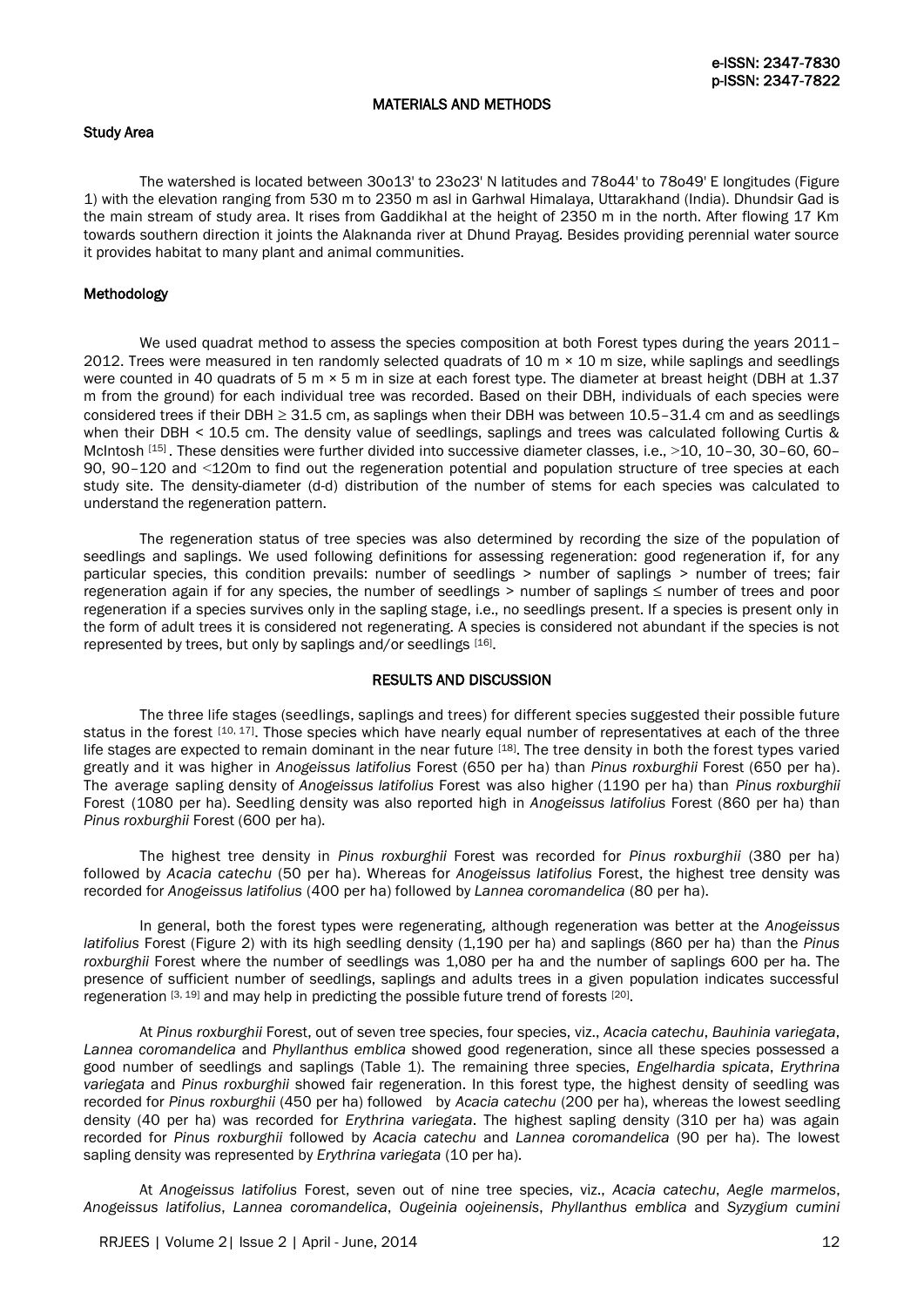showed good regeneration, while two species, *Engelhardia spicata* and *Terminalia alata* exhibited fair regeneration. In this forest type, the maximum seedling density (490 per ha) was recorded for *Anogeissus latifolius* followed by *Acacia catechu* (180 per ha) and minimum (40 per ha) for *Engelhardia spicata.* Whereas the highest sapling density (430 per ha) was again recorded for *Anogeissus latifolius* followed by *Acacia catechu* (130 per ha) and the lowest sapling density was represented by *Engelhardia spicata* (20 per ha).

| <b>Species</b>        | Pinus roxburghii Forest |                   |                   |                                      | Anogeissus latifolius Forest |                |                 |                        |
|-----------------------|-------------------------|-------------------|-------------------|--------------------------------------|------------------------------|----------------|-----------------|------------------------|
|                       | <b>Seeding</b>          | <b>Sapling</b>    | Tree              | <b>Regeneration</b><br><b>status</b> | <b>Seeding</b>               | <b>Sapling</b> | <b>Tree</b>     | Regeneration<br>status |
| Acacia catechu        | 200                     | 90                | 50                | Good                                 | 180                          | 130            | 30              | Good                   |
| Aegle marmelos        | -                       | -                 |                   | $\overline{\phantom{0}}$             | 50                           | 30             | 20              | Good                   |
| Anogeissus latifolius | -                       | -                 | $\qquad \qquad -$ | -                                    | 490                          | 430            | 400             | Good                   |
| Bauhinia variegata    | 120                     | 50                | 20                | Good                                 | -                            |                |                 | -                      |
| Engelhardia spicata   | 50                      | $\qquad \qquad -$ | 10                | Fair                                 | 40                           | 20             | 30              | Fair                   |
| Erythrina variegata   | 40                      | 10                | 10                | Fair                                 | $\qquad \qquad -$            | -              | $\qquad \qquad$ | -                      |
| Lannea coromandelica  | 120                     | 90                | 30                | Good                                 | 170                          | 100            | 80              | Good                   |
| Ougeinia oojeinensis  |                         | -                 | -                 |                                      | 70                           | 40             | 30              | Good                   |
| Phyllanthus emblica   | 100                     | 50                | 40                | Good                                 | 50                           | 50             | 20              | Good                   |
| Pinus roxburghii      | 450                     | 310               | 380               | Fair                                 | -                            | -              |                 | -                      |
| Syzygium cumini       | -                       |                   | -                 |                                      | 60                           | 30             | 10              | Good                   |
| Terminalia alata      | -                       | -                 | -                 | -                                    | 80                           | 30             | 30              | Fair                   |
| <b>Total</b>          | 1080                    | 600               | 540               |                                      | 1190                         | 860            | 650             |                        |

### Table 1. Seedling, sapling and tree density (ha–1) in different study sites.



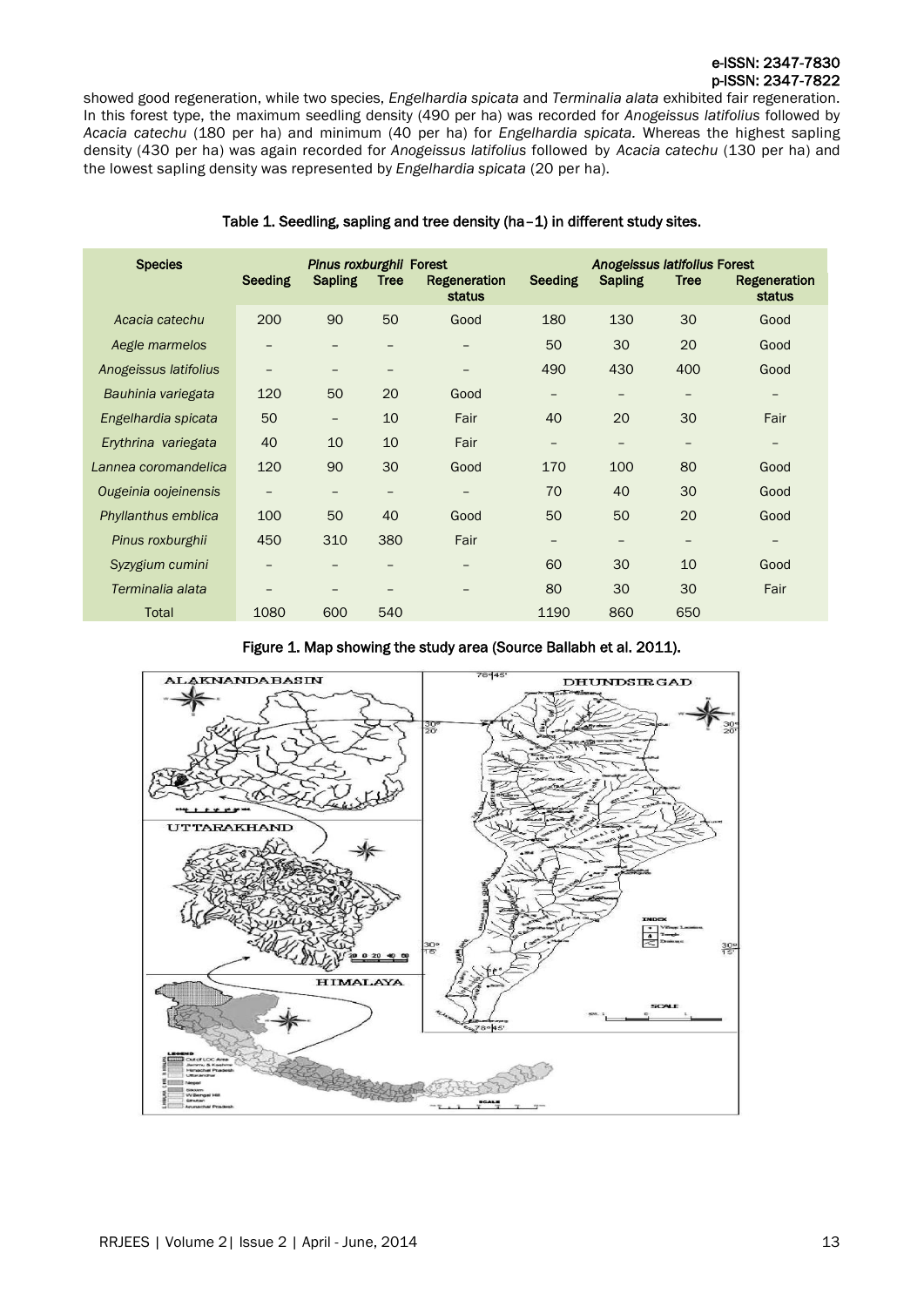

Figure 2. Density (ha–1) of seedlings, saplings and trees at both study sites.



Figure 3. Population structures of tree species at both study sites.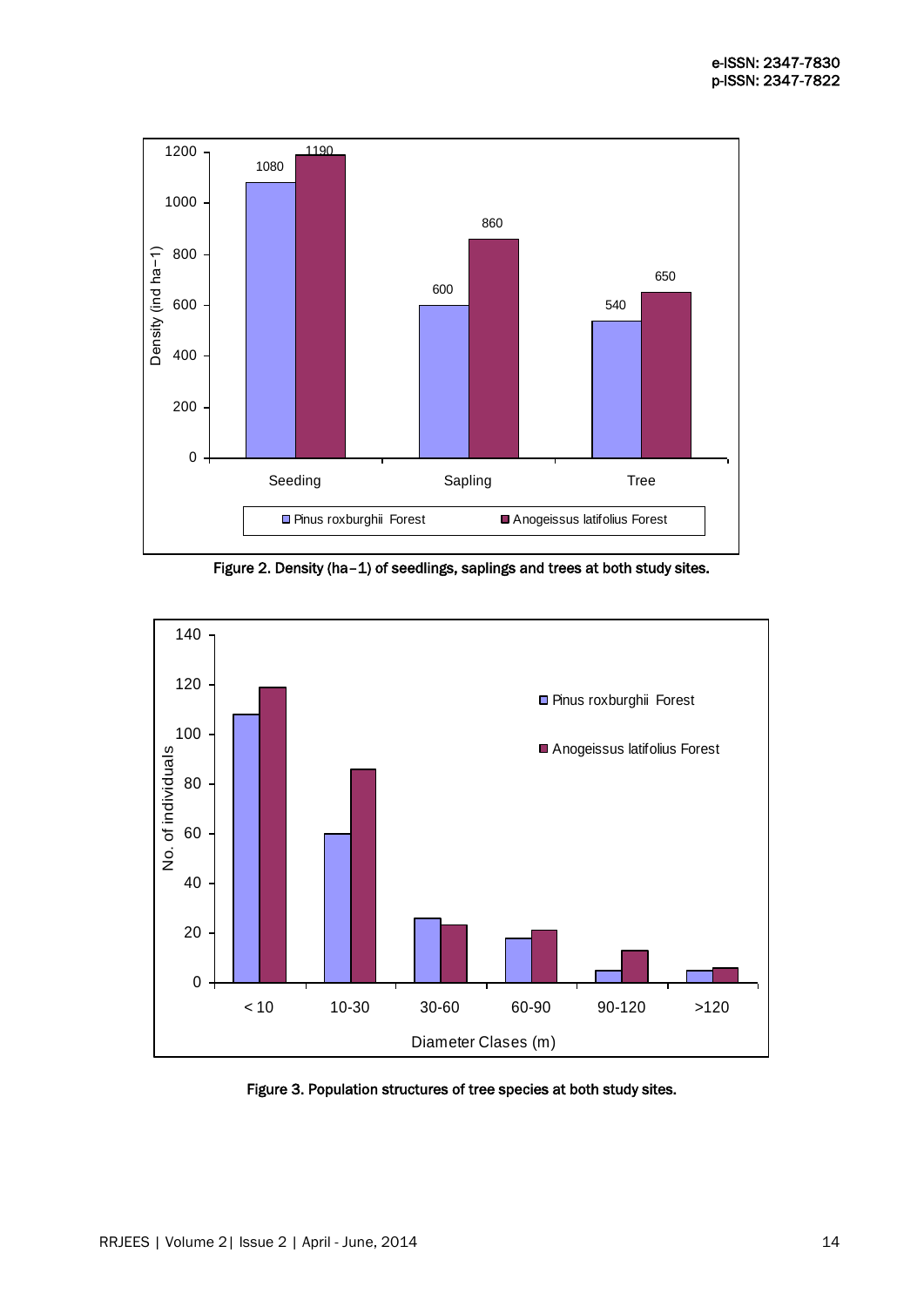

Figure 4. Density of tree species in different diameter classes at *Pinus roxburghii* Forest.





Regeneration of a species is dependent on internal forest processes and exogenic disturbances [27]. In general both the forests were regenerating, although regeneration was better at the *Anogeissus latifolius* Forest than the *Pinus roxburghii* Forest, which could be due to more human interference at *Pinus roxburghii* Forest. At this forest type, the anthropogenic activities such as over-grazing, lopping of tree branches for fodder and fuel-wood, forest fires, etc., are affecting the diversity and regeneration of tree species. Harvesting of fuel-wood and timber has profound effects on the biodiversity of forest ecosystems [28], often leading to a change in forest structure, composition and its regeneration ability.

#### ACKNOWLEDGEMENTS

The author Radha Ballabha is highly thankful to Department of Science and Technology (SEED Division), Govt. of India for providing financial support vide its Project No. SP/YO/022/2008.